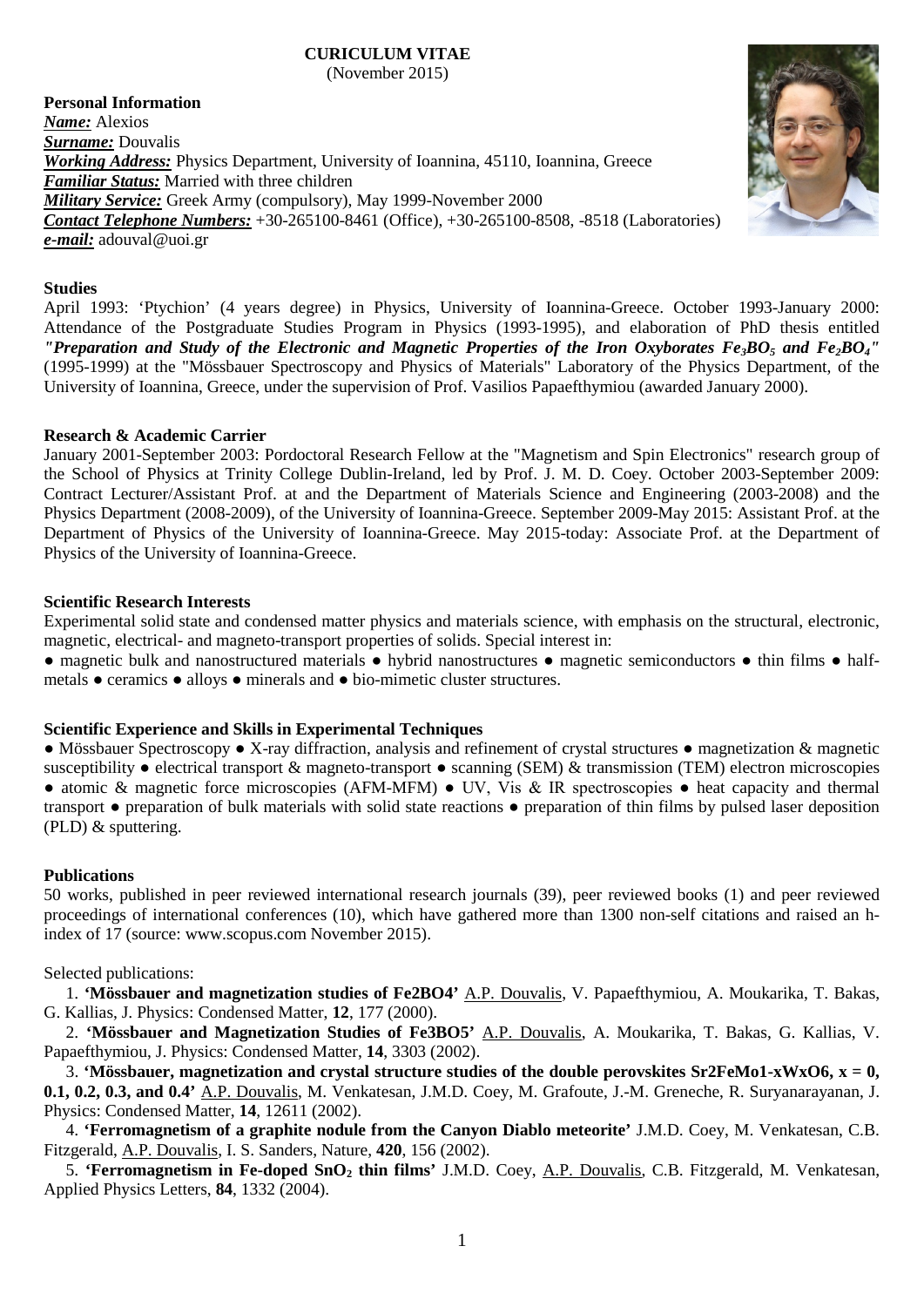6. **'Dendrite-Like Self-Assembly of Magnetite Nanoparticles on Porous Silicon'** S. Balakrishnan, Y.K. Gun'ko, T.S. Perova, R.A. Moore, M. Venkatesan, A.P. Douvalis, P. Bourke, Small, **2**, 864 (2006).

7. **'The οrigin of ferromagnetism in 57Fe-doped NiO'** A.P. Douvalis, L. Jankovic, T. Bakas, J. Physics: Condensed Matter, **19**, 436203 (2007).

8. **'Novel nanohybrids derived from the attachment of FePt nanoparticles on carbon nanotubes'** T. Tsoufis, A. Tomou, D. Gournis, A.P. Douvalis, I. Panagiotopoulos, B. Kooi, V. Georgakilas, I. Arfaoui, T. Bakas, J. Nanoscience and Nanotechnology, **8**, 5942 (2008).

9. **'CaFe4As3: A metallic iron arsenide with anisotropic magnetic and charge-transport properties'** Ι. Todorov, D.Y. Chung, C.D. Malliakas, Q. Li, T. Bakas, Α. Douvalis, G. Trimarchi, K. Gray, J.F. Mitchell, A.J. Freeman, M.G. Kanatzidis, J. American Chemical Society, **131**, 5405 (2009).

10. **'IMSG09: A <sup>57</sup>Fe-<sup>119</sup>Sn Mössbauer spectra computer fitting program with novel interactive user interface'** A.P. Douvalis, A. Polymeros, T. Bakas, J. Physics: Conference Series, **217**, 012014 (2010).

11. **'Direct NMR evidence of phase solitons in the spin ground state of overdoped manganites'** D. Koumoulis, N. Panopoulos, A. Reyes, M. Fardis, M. Pissas, A. Douvalis, T. Bakas, D.N. Argyriou, G. Papavassiliou, Physical Review Letters, **104**, 077204 (2010).

12. **'Topotactic Redox Chemistry of NaFeAs in Water and Air and Superconducting Behavior with Stoichiometry Change'** I. Todorov, D.Y. Chung, H. Claus H, C.D. Malliakas, A.P. Douvalis, T. Bakas, J.Q. He, V.P. Dravid, M.G. Kanatzidis, Chem. Materials, **22**, 3916 (2010).

13. **'Biomimetic multifunctional porous chalcogels as solar fuel catalysts'** B.D. Yuhas, A.L. Smeigh, A.P.S. Samuel, Y. Shim, S. Bag, A.P. Douvalis, M.R. Wasielewski, M.G. Kanatzidis, J. American Chemical Society, **133**, 7252 (2011).

14. **'Structural, static and dynamic magnetic properties of dextran coated γ-Fe2O3 nanoparticles studied by 57Fe NMR, Mössbauer, TEM and magnetization measurements'** M. Fardis, A.P. Douvalis, D. Tsitrouli, I. Rabias, D. Stamopoulos, Th. Kehagias, E. Karakosta, G. Diamantopoulos, T. Bakas, G. Papavassiliou, J. Physics: Condensed Matter, 24, 156001 (2012).

15. **'A facile synthetic route toward air-stable magnetic nanoalloys with Fe-Ni/Fe-Co core and iron oxide shell'** A.P. Douvalis, R. Zboril, A.B. Bourlinos, J. Tucek, S. Spyridi, T. Bakas, J. Nanoparticle Research, **14**, 1130 (2012).

16. **Tunable biomimetic chalcogels with Fe<sub>4</sub>S<sub>4</sub> Cores and**  $[\text{Sn}_n\text{S}_{2n+2}]^4$  **(n = 1, 2, 4) building blocks for solar fuel catalysis'** Y. Shim, B.D. Yuhas, S.M. Dyar, A.L. Smeigh, A.P. Douvalis, M.R. Wasielewski, M.G. Kanatzidis, J. American Chemical Society, **135**, 2330 (2013).

17. **'Controlled preparation of carbon nanotube–iron oxide nanoparticle hybrid materials by a modified wet impregnation method'** Th. Tsoufis, A.P. Douvalis, Ch.E. Lekka, P.N. Trikalitis, T. Bakas, D. Gournis, J. Nanopart. Research, **15**, 1924 (2013).

18. **'Assembly-mediated interplay of dipolar interactions and surface spin disorder in colloidal maghemite nanoclusters'** A. Kostopoulou, K. Brintakis, M. Vasilakaki, K.N. Trohidou, A.P. Douvalis, A. Lascialfari, L. Manna, A. Lappas, Nanoscale, **6**, 3764 (2014).

19. **'Enhanced Photochemical Hydrogen Evolution from Fe4S4-Based Biomimetic Chalcogels Containing M2+ (M = Pt, Zn, Co, Ni, Sn) Centers'** Y. Shim, R.M. Young, A.P. Douvalis, S.M. Dyar, B.D. Yuhas, T. Bakas, M.R. Wasielewski, M.G. Kanatzidis, J. Am. Chem. Soc., 2014, **136**, 13371 (2014).

20. **'Field-induced spin-flop in antiferromagnetic semiconductors with commensurate and incommensurate magnetic structures: Li2FeGeS4 (LIGS) and Li2FeSnS4 (LITS)'** J.A. Brant, C. Dela Cruz, J. Yao, A.P. Douvalis, T. Bakas, M. Sorescu, J.A. Aitken, Inorrg. Chem., 2014, **53**, 12265.

21. **'Fast lithium ion conduction in Li2SnS3: Synthesis, Physicochemical characterization, and electronic structure'** J. A. Brant, D. M. Massi, N. A. W. Holzwarth, J. H. Macneil, A. P. Douvalis, T. Bakas, S. W. Martin, M. D. Gross, J. A. Aitken, Chem. Mat., 2015, **27**, 189.

#### **Participation in Funded Scientific Research Projects:**

1994-1995: 'Preparation and study of the magnetic properties of fine magnetic particles' (PENED 91, Greek General Secretariat for Research and Technology (GSRT)). 1996-1998: 'Preparation and study of the magnetic properties of fine magnetic particles' (Georgiou Stavrou Foundation-Ioannina). 1997-1998: 'Preparation and study of new microstructural phases for permanent magnet applications' (PENED 95, GSRT). 2001-2003: 'Advanced Magnetic Oxides for Responsive Engineering-AMORE' (European Commission). 2001-2003: 'Ulysses' (Irish and French Governments). 2004-2006: 'New systems of half-metallic oxides for magnetoelectronic applications-Pythagoras I' (Greek Ministry of Education (GME)). 2012-2015: 'Development of novel nano-porous materials for hydrogen storage-Thales' (GME).